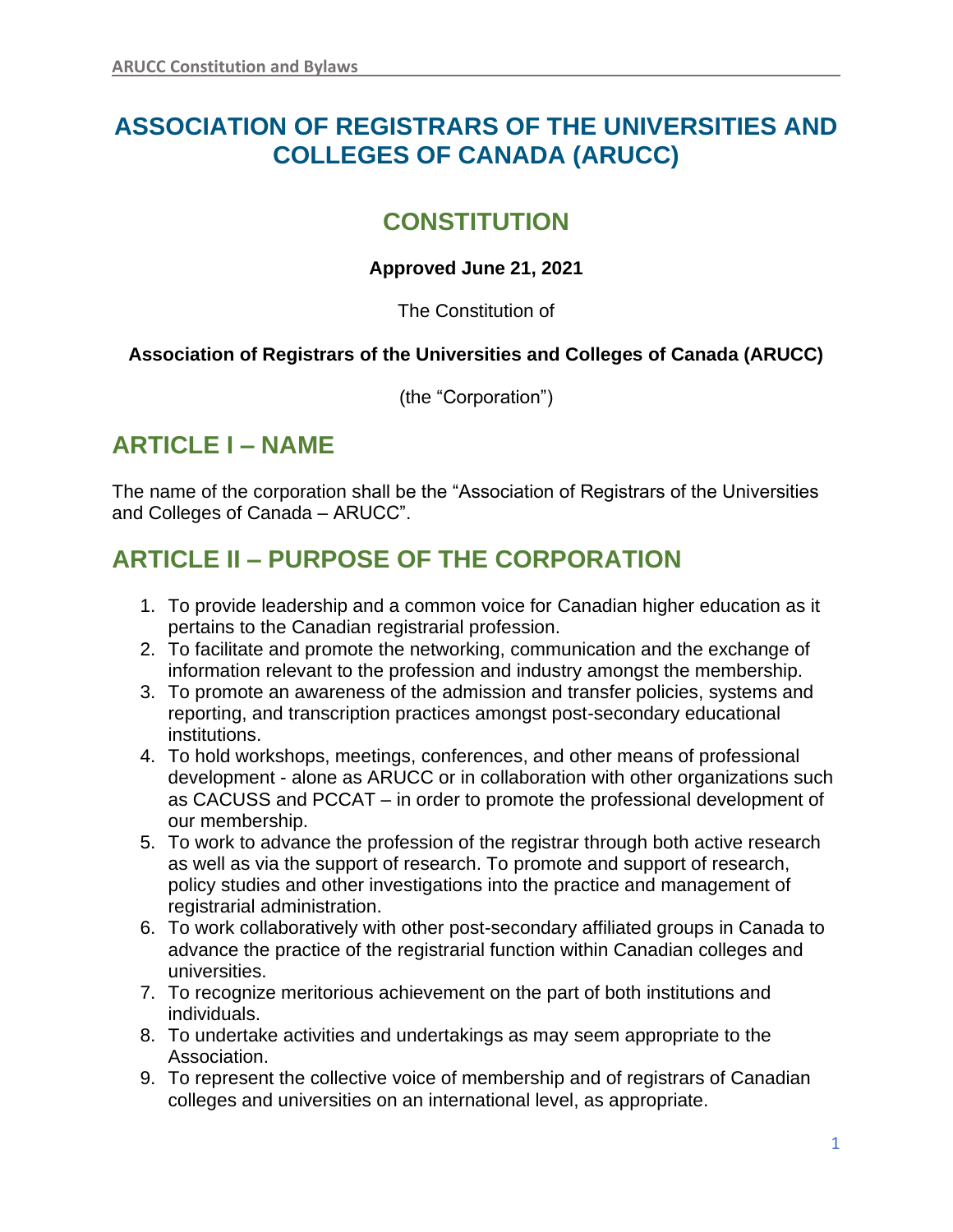# **ARTICLE III – LOCATION OF REGISTERED OFFICE**

The registered office of the corporation shall be in the Province of Alberta.

## **ARTICLE IV – MINIMUM AND MAXIMUM NUMBER OF DIRECTORS**

There shall be a minimum of one (1) and a maximum of nine (9) directors in the corporation.

# **ARTICLE V – CLASSES OF MEMBERS**

The corporation is authorized to establish Class A members and Class B members as follows:

- 1. The Class A members shall be entitled to receive notice of and to attend all meetings of the members of the corporation and each Class A member shall have one (1) vote at each such meeting, except for meetings at which only members of another class are entitled to vote separately as a class.
- 2. Except as otherwise provided by the Canada Not-for-Profit Corporations Act, S.C. 2009, c.23 the Class B members shall not be entitled to receive notice of, attend or vote at meetings of the members of the corporation.

## **ARTICLE VI – DISTRIBUTION OF PROPERTY ON LIQUIDATION**

Any property remaining on liquidation of the corporation, after discharge of liabilities, shall be distributed to one or more qualified donees within the meaning of subsection 248(1) of the Income Tax Act.

## **ARTICLE VII – REMUNERATION OF DIRECTORS**

Directors shall serve without remuneration, and no director shall directly or indirectly receive any profit from his or her position as such, provided that a director may be reimbursed for reasonable expenses incurred in performing his or her duties. A director shall not be prohibited from receiving compensation for services provided to the corporation in another capacity.

## **ARTICLE VIII – AMENDMENTS TO CONSTITUTION**

This constitution may be amended by a special resolution of members, whereby a twothirds majority vote of Class A Members present and voting is required provided that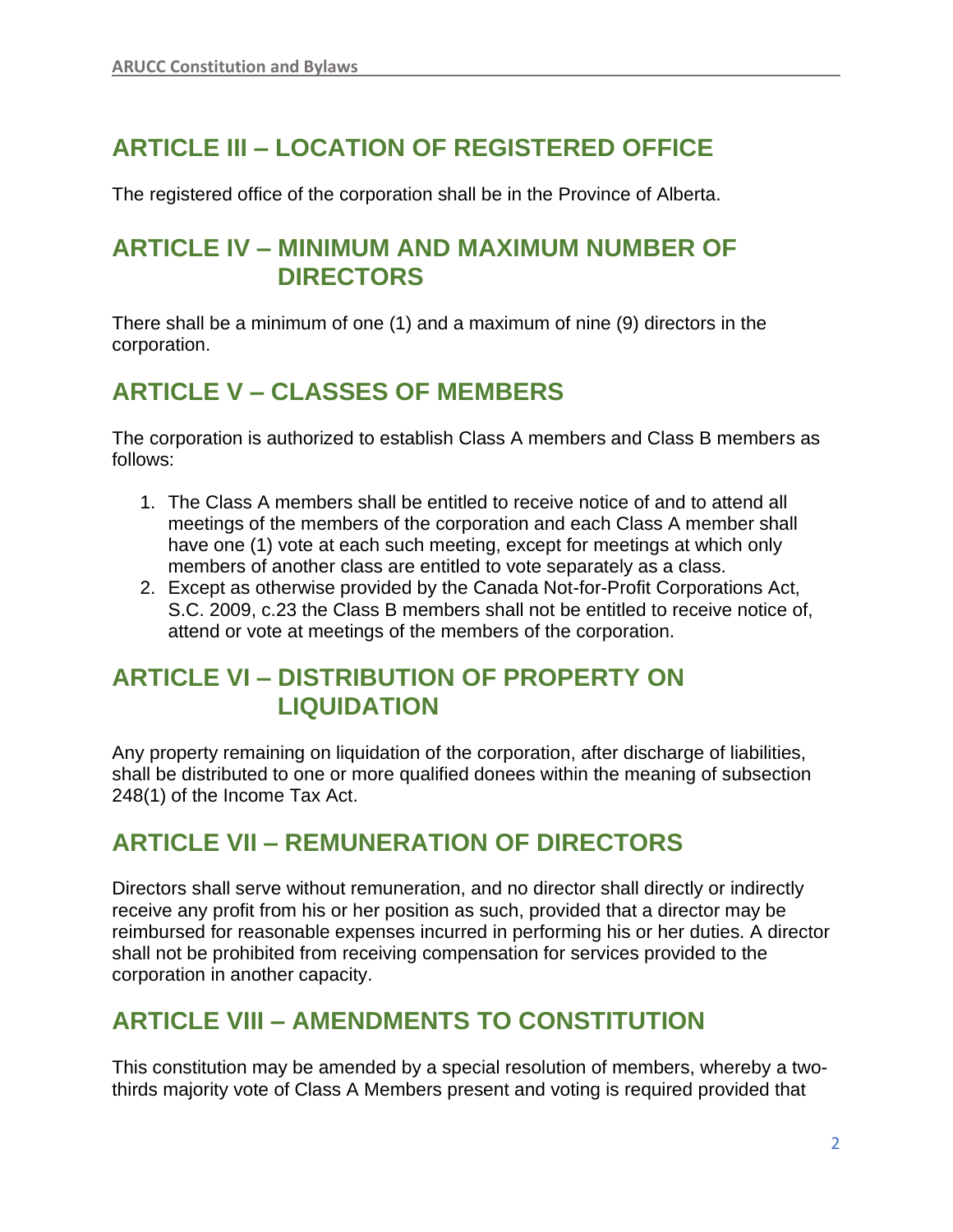notice of the proposed amendment has been forwarded by the Directors (Executive Committee) to each designated voting member representative at least 60 calendar days before the Member Meeting at which the vote will take place.

An amendment proposed less than 60 calendar days before the Member Meeting at which the vote will take place, may be adopted by a four-fifths majority vote of Class A Members present and voting.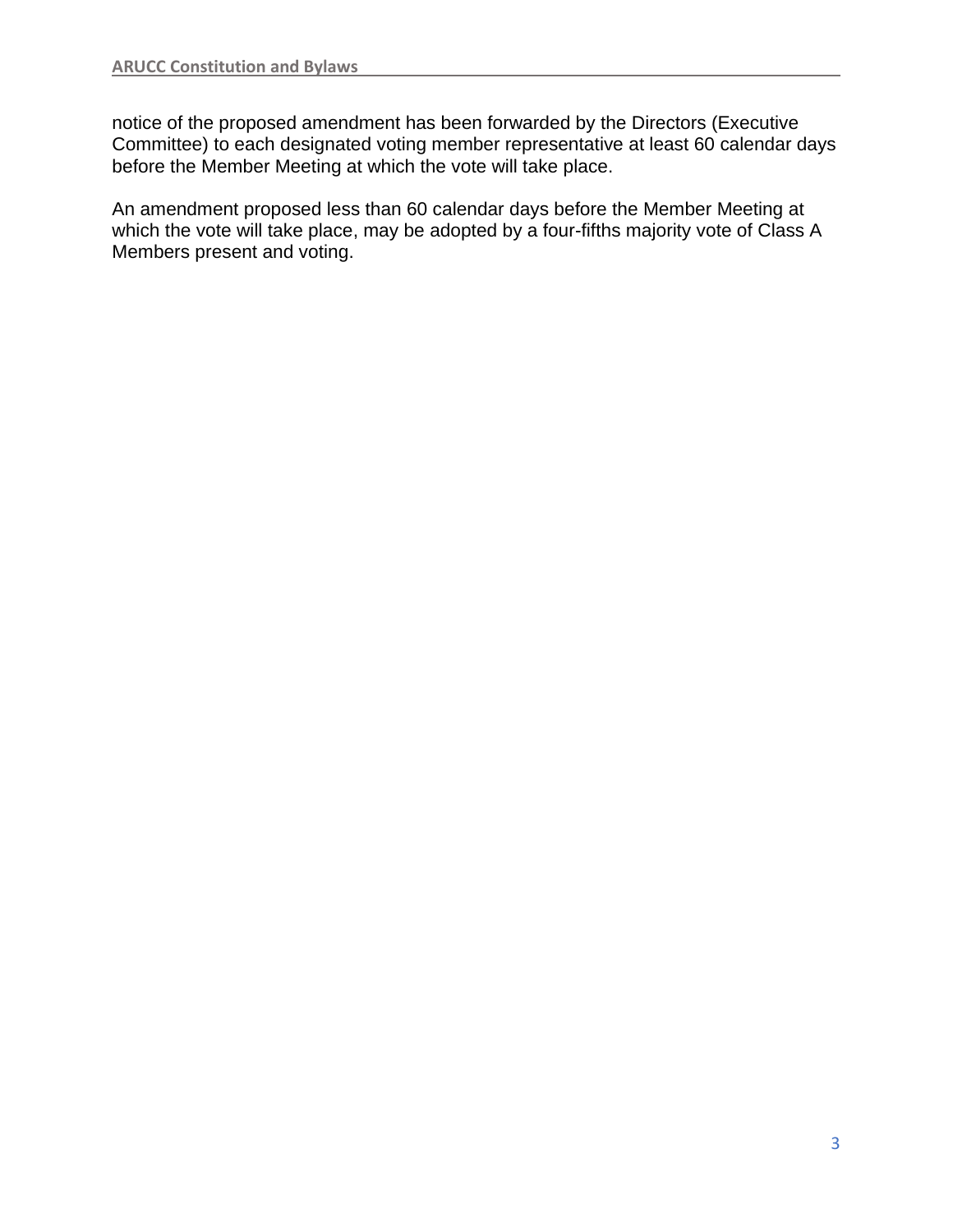# **ASSOCIATION OF REGISTRARS OF THE UNIVERSITIES AND COLLEGES OF CANADA (ARUCC)**

# **BY-LAW NO. 1**

## **Approved June 21, 2021**

A bylaw relating generally to the conduct of the affairs of

## **Association of Registrars of the Universities and Colleges of Canada (ARUCC)**

(the "Corporation")

## **SECTION 1 – General**

## **1.01 Definitions**

In this by-law and all other by-laws of the Corporation, unless the context otherwise requires:

- a) "Act" means the *Canada Not-for-profit Corporations Act* S.C. 2009, c.23 including the Regulations made pursuant to the Act, and any statute or regulations that may be substituted, as amended from time to time;
- b) "articles" means the original or restated articles of incorporation or articles of amendment, amalgamation, continuance, reorganization, arrangement or revival of the Corporation;
- c) "by-law" means this by-law and any other by-law of the Corporation as amended and which are, from time to time, in force and effect;
- d) "Executive Committee" means the directors of the Corporation and "director" means a member of the Executive Committee;
- e) "meeting of members" includes an annual meeting of members or a special meeting of members; "special meeting of members" includes a meeting of any class or classes of members and a special meeting of all members entitled to vote at an annual meeting of members;
- f) "ordinary resolution" means a resolution passed by a majority of not less than 50% plus 1 of the votes cast on that resolution;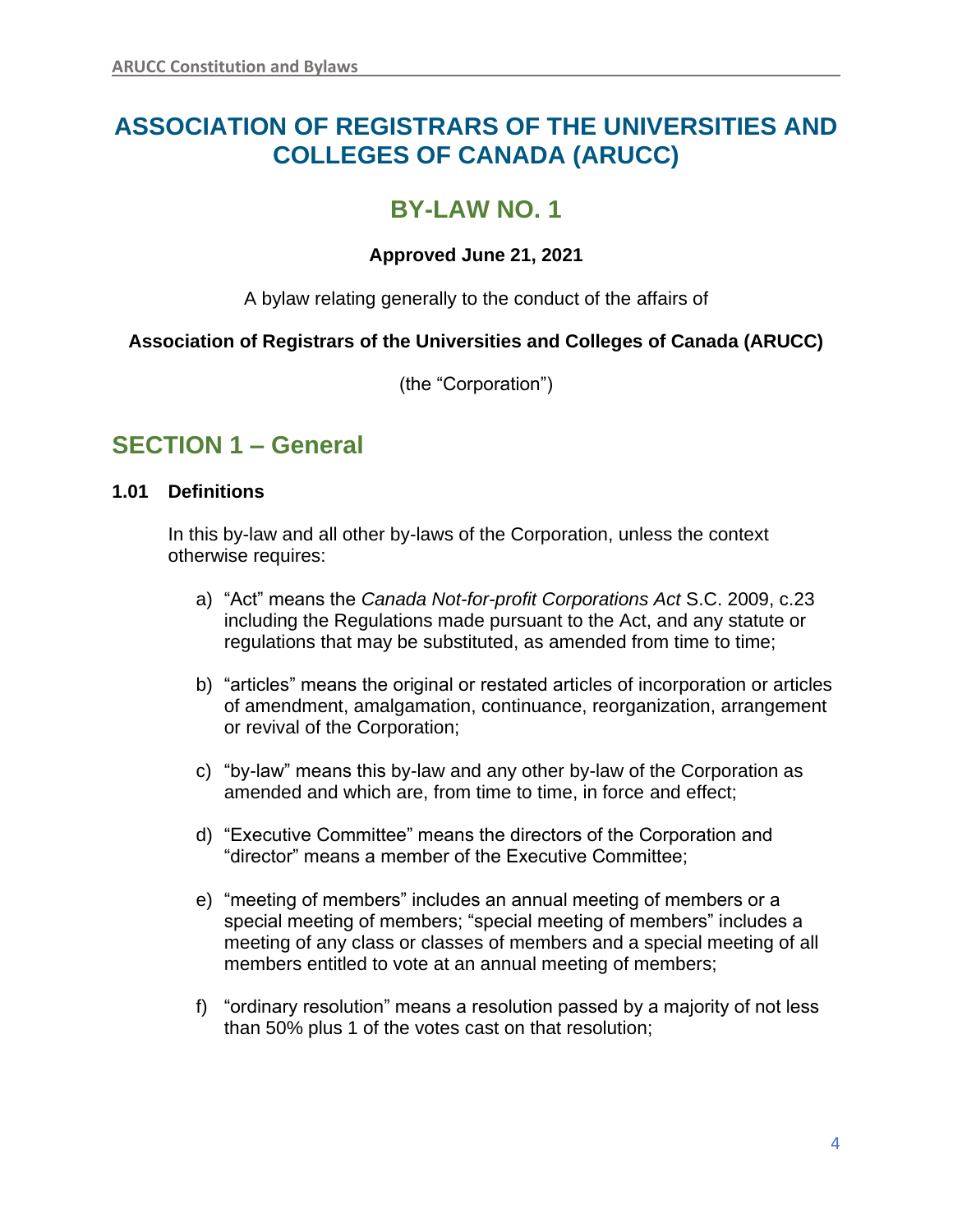- g) "proposal" means a proposal submitted by a member of the Corporation that meets the requirements of section 163 (Shareholder Proposals) of the Act;
- h) "Regular Members" are individuals designated as member representatives under an institutional membership.
- i) "Regulations" means the regulations made under the Act, as amended, restated or in effect from time to time; and
- j) "special resolution" means a resolution passed by a majority of not less than two-thirds (2/3) of the votes cast on that resolution.

## **1.02 Interpretation**

In the interpretation of this by-law, words in the singular include the plural and vice-versa, words in one gender include all genders, and "person" includes an individual, body corporate, partnership, trust and unincorporated organization.

Other than as specified in Section 1.01, words and expressions defined in the Act have the same meanings when used in these by-laws.

#### **1.03 Corporate Seal**

The Corporation may have a corporate seal in the form approved from time to time by the Executive Committee. If a corporate seal is approved by the Executive Committee, the secretary of the Corporation shall be the custodian of the corporate seal.

#### **1.04 Execution of Documents**

Deeds, transfers, assignments, contracts, obligations and other instruments in writing requiring execution by the Corporation may be signed by any two (2) of its officers or directors. In addition, the Executive Committee may from time to time direct the manner in which, and the person or persons by whom, a particular document or type of document shall be executed. Any person authorized to sign any document may affix the corporate seal (if any) to the document. Any signing officer may certify a copy of any instrument, resolution, by-law or other document of the Corporation to be a true copy thereof.

#### **1.05 Financial Year End**

The financial year end of the Corporation shall be determined by the Executive Committee but until otherwise determined by the Executive Committee, shall be June 30.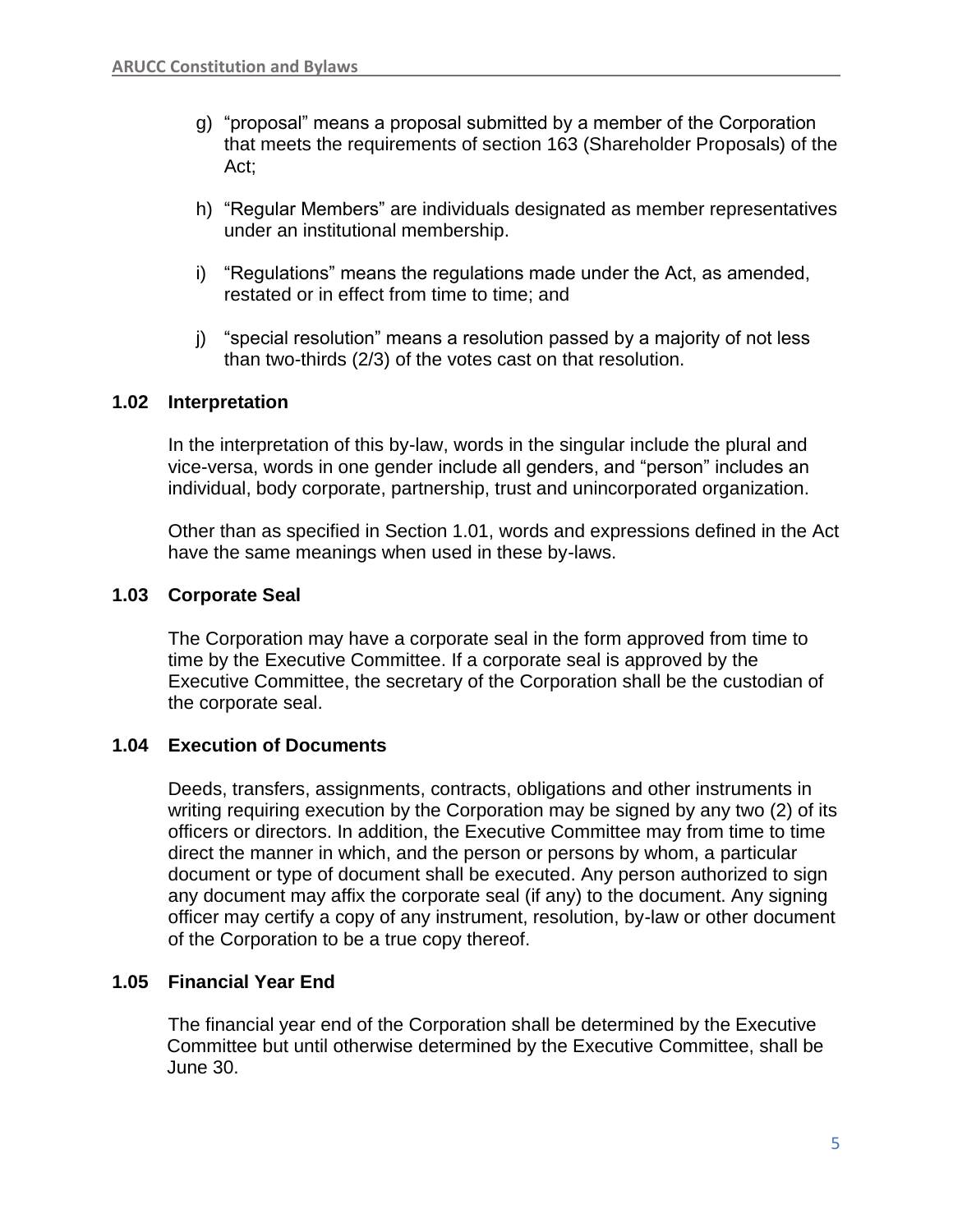## **1.06 Banking Arrangements**

The banking business of the Corporation shall be transacted at such bank, trust company or other firm or corporation carrying on a banking business in Canada or elsewhere as the Executive Committee may designate, appoint or authorize from time to time by resolution. The banking business or any part of it shall be transacted by an officer or officers of the Corporation and/or other persons as the Executive Committee may by resolution from time to time designate, direct or authorize.

## **1.07 Annual Financial Statements**

The Corporation may, instead of sending copies of the annual financial statements and other documents referred to in subsection 172(1) (Annual Financial Statements) of the Act to the members, publish a notice to its members stating that the annual financial statements and documents provided for in subsection 172(1) are available at the registered office of the Corporation and any member may, on request, obtain a copy free of charge at the registered office or by prepaid mail.

## **1.08 Books and Records**

All necessary books and records of the Corporation required by the bylaws of the Corporation or by any applicable statute or law shall be regularly and properly kept.

## **SECTION 2 – Membership**

## **2.01 Class A Members**

The Class A members shall only include Institutional Members who shall be entitled to receive notice of and to attend all meetings of the members of the corporation. Each Class A member shall have one (1) vote at each such meeting, except for meetings at which only members of another class are entitled to vote separately as a class. Institutional Membership dues must be kept in good standing.

Institutional Membership shall only be available to

a) Institutions which are recognized by the [Universities Canada](https://www.univcan.ca/) or the [Colleges and Institutes Canada](https://www.collegesinstitutes.ca/) and have paid the annual fee as determined in accordance with *By-Law 2.04.* Institutional Members are eligible to participate actively in the work of the Corporation. Each Institutional Member has one vote on all matters brought before the Association. The Office of the Registrar, or equivalent, of each participating member institution may designate as many Regular Members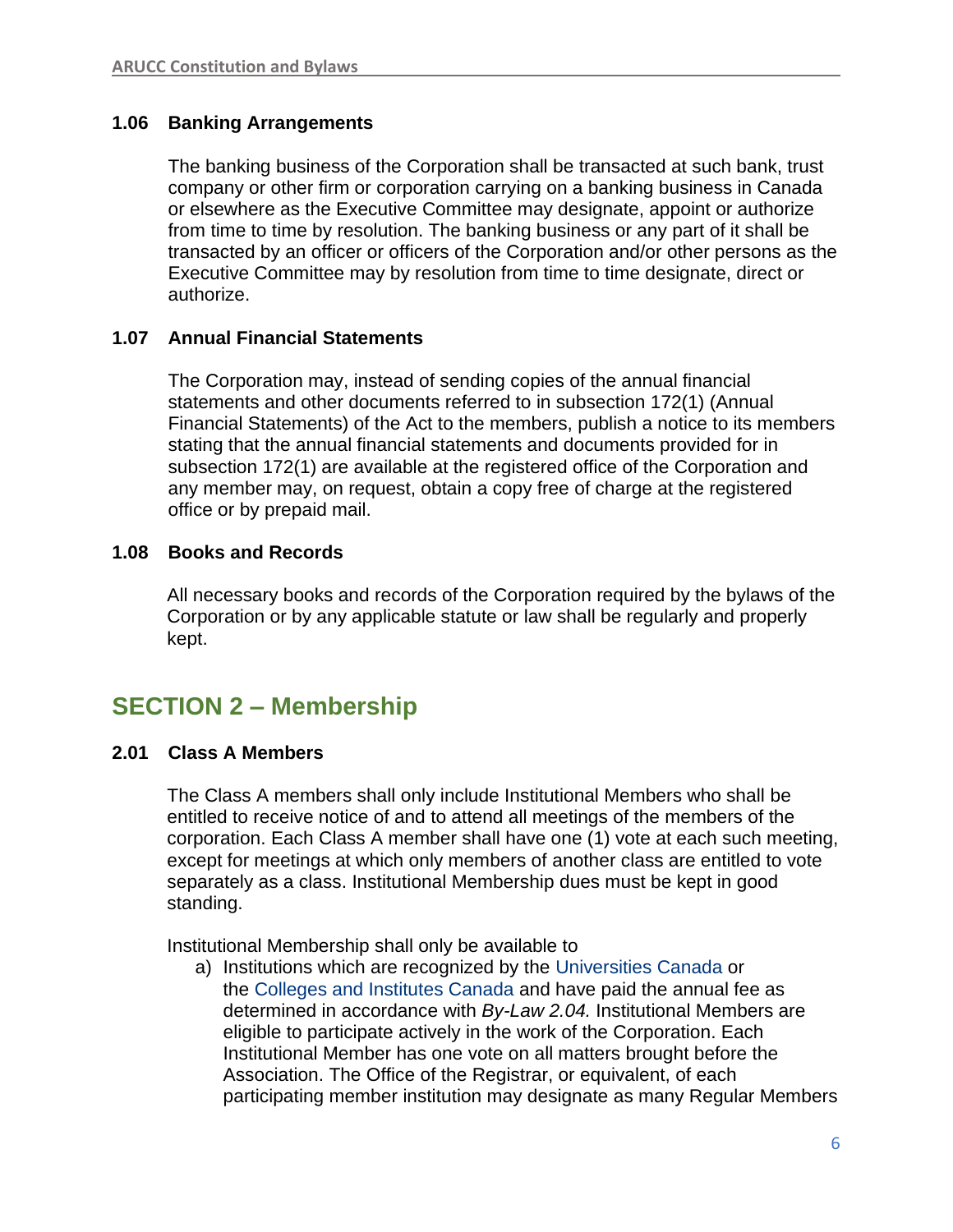as it wishes however shall designate only one Regular Member as the institutional representative who will vote on behalf of that institution.

b) Recognition by [Universities Canada](https://www.univcan.ca/) or [Colleges and Institutes Canada](https://www.collegesinstitutes.ca/) is not required for those Institutional Members in good standing as of June 22, 1990.

## **2.02 Class B Members**

Except as otherwise provided by the Canada Not-for-Profit Corporations Act, S.C. 2009, c.23, Class B members shall not be entitled to receive notice of, attend or vote at meetings of the members of the corporation.

There are three (3) types of Class B Members.

- a) Associate Members Professional representatives in educational agencies or institutions not eligible for Institutional Membership may apply for Associate Membership, which must be approved by the Executive Committee. Such institution may designate as many member representatives as it wishes. Associate Members may attend Corporation workshops and General Meetings but may not vote or hold office. Associate Members are non-voting members.
- b) Corporate Members Those organizations which provide products and/or services that assist or benefit Institutional Members in carrying out their duties and responsibilities. The Executive may approve corporations seeking membership in the Corporation and will determine the extent and type of participation. Corporate Members are non-voting members.
- c) Honorary Members Those individuals, no longer eligible to be Regular Members under an Institutional Membership, but with records of significant service to the Corporation, who are so selected by the Executive Committee. They shall enjoy a permanent invitation to attend Corporation meetings and to maintain an interest in the Corporation's affairs. Honorary Members may not vote or hold office.

Nominations for Honorary Membership should be accompanied by a full listing of the contributions made by the nominee to the Corporation. These may include service as a member and/or officer of the Executive Committee; active participation in planning committees of biennial conferences; participation as presenter, chair, recorder at conferences; service as a member on an Corporation task force; active participation in regional affairs.

Any Institutional or Regular Member of the Corporation may present to the Executive Committee a recommendation for Honorary Membership.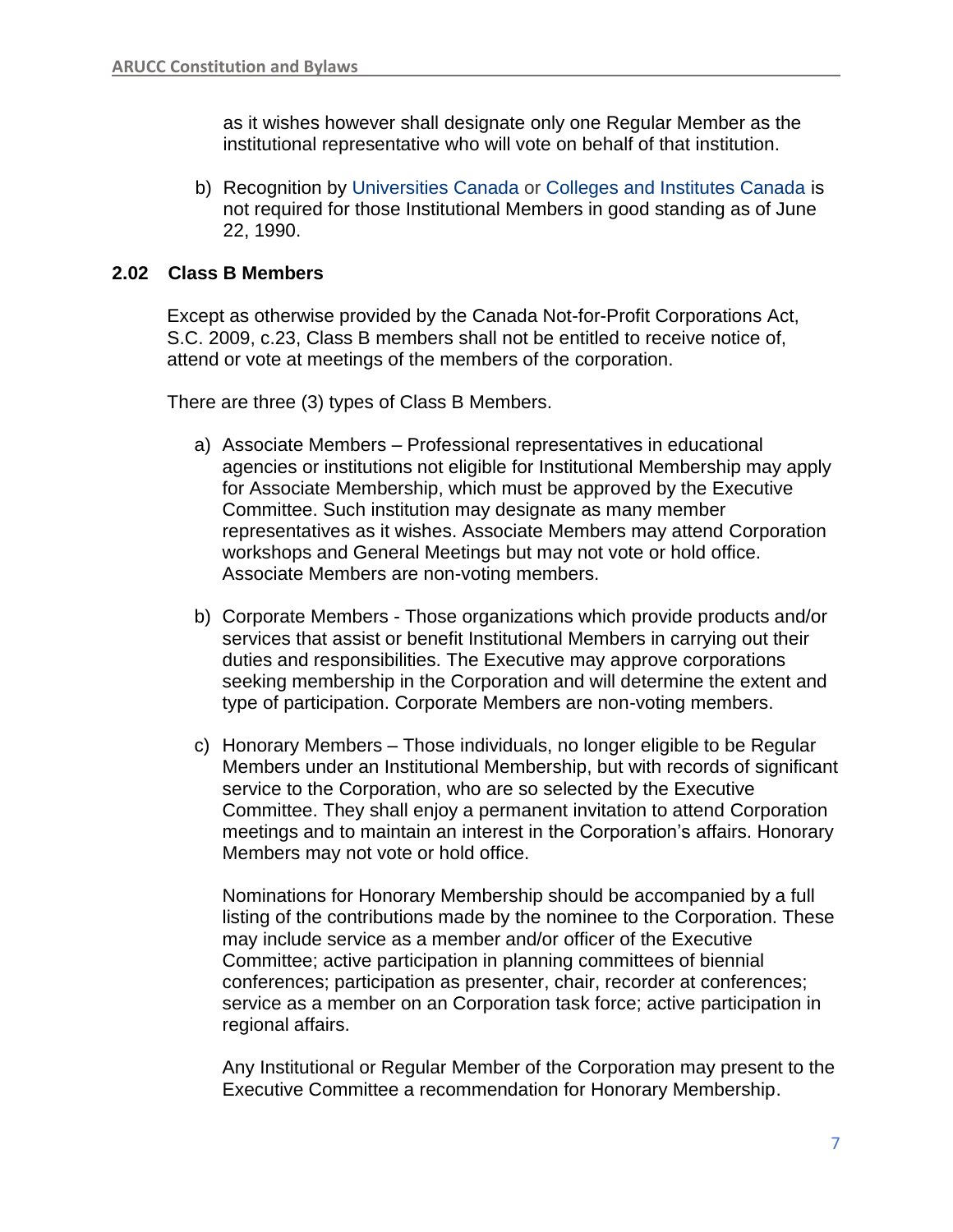#### . **2.03 Application for Membership**

The Executive Committee may establish rules and procedures for the application for membership.

#### **2.04 Membership Dues and Term**

The annual membership dues payable my members shall be those fixed from time to time by resolution of the Executive Committee.

## **2.05 Termination of Membership**

A membership in the Corporation is terminated when:

- a) the member is dissolved;
- b) a member fails to maintain any qualifications for membership described in Sections 2.01 and 2.02 of these bylaws;
- c) the member resigns by delivering a written resignation to the President of the Executive Committee of the Corporation in which case such resignation shall be effective on the date specified in the resignation;
- d) the member is expelled in accordance with Section 2.06 or is otherwise terminated in accordance with the articles or by-laws;
- e) payment of membership fees is not received within 120 days of date invoice is sent; or
- f) the Corporation is liquidated or dissolved under the Act.

Subject to the articles, upon any termination of membership, the rights of the member, including any rights in the property of the Corporation, automatically cease to exist.

#### **2.06 Discipline of Members**

The Executive Committee shall have authority to suspend or expel any member from the Corporation for any one or more of the following grounds:

- a) violating any provision of the articles, by-laws, or written policies of the Corporation;
- b) carrying out any conduct which may be detrimental to the Corporation as determined by the Executive Committee in its sole discretion;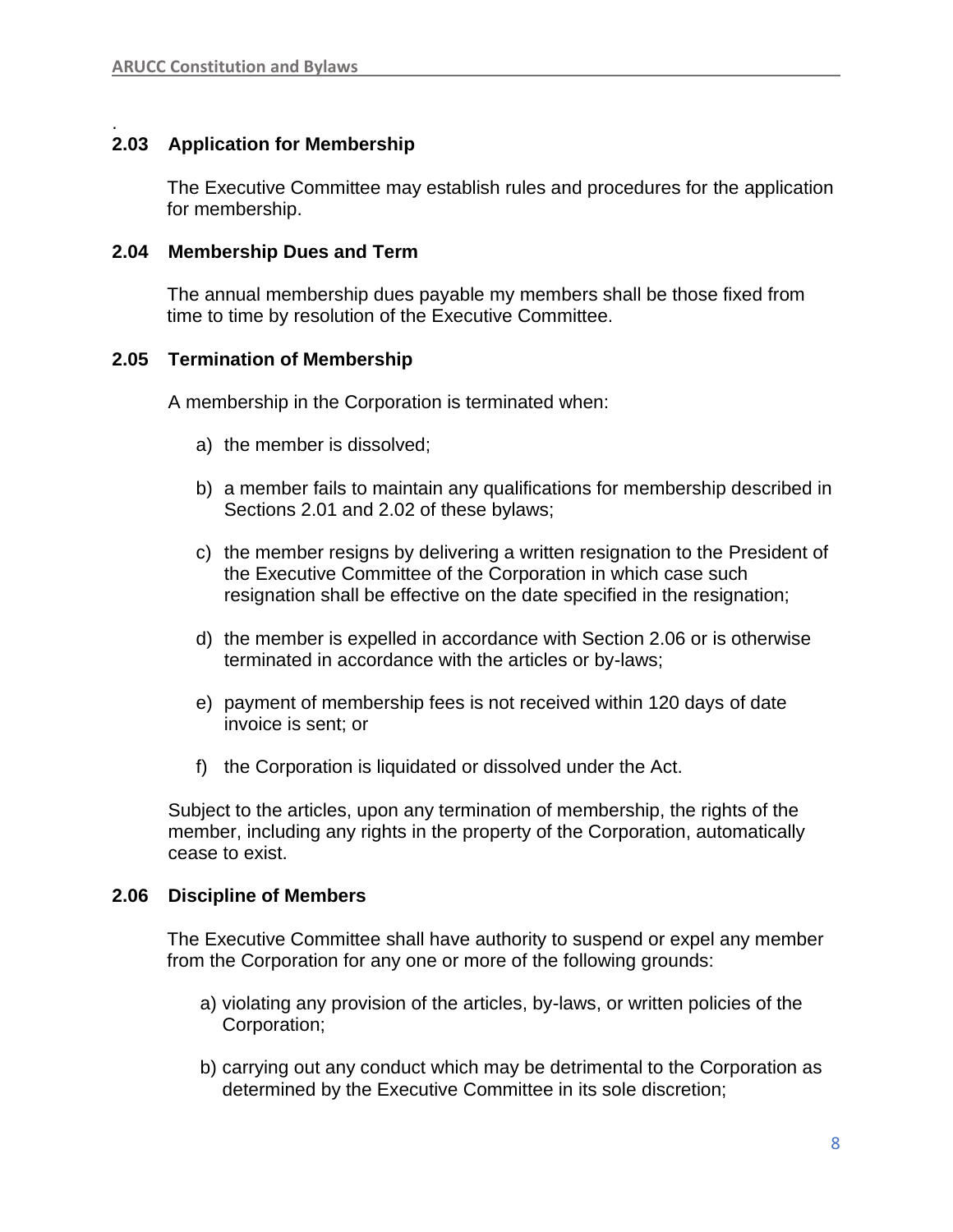c) for any other reason that the Executive Committee in its sole and absolute discretion considers to be reasonable, having regard to the purposes of the Corporation.

In the event that the Executive Committee determines that a member should be expelled or suspended from membership in the Corporation, the President, or such other officer as may be designated by the Executive Committee, shall provide twenty (20) days notice of suspension or expulsion to the member and shall provide reasons for the proposed suspension or expulsion. The member may make written submissions to the President, or such other officer as may be designated by the Executive Committee, in response to the notice received within such twenty (20) day period. In the event that no written submissions are received by the President, the President, or such other officer as may be designated by the Executive Committee, may proceed to notify the member that the member is suspended or expelled from membership in the Corporation. If written submissions are received in accordance with this section, the Executive Committee will consider such submissions in arriving at a final decision and shall notify the member concerning such final decision within a further twenty (20) days from the date of receipt of the submissions. The Executive Committee's decision shall be final and binding on the member, without any further right of appeal.

## **SECTION 3 – Member Meetings**

## **3.01 Format and Location of Member Meetings**

Member meetings may be held in-person or virtually as decided by the Executive Committee. In-person Member meetings shall be held within Canada at a place chosen by the Executive Committee.

## **3.02 Persons Entitled to be Present at Member Meetings**

The only persons entitled to be present at a meeting of members shall be representatives of Class A Members of the Corporation, , the directors and the public accountant of the corporation and such other persons who are entitled or required under any provision of the Act, articles or by-laws of the Corporation to be present at the meeting. Any other person may be admitted only on the invitation of the President of the meeting or by resolution of the members.

## **3.03 Quorum of Member Meetings**

A quorum at any meeting of the members (unless a greater number of members are required to be present by the Act or these bylaws) shall be 20% of the members entitled to vote at the meeting.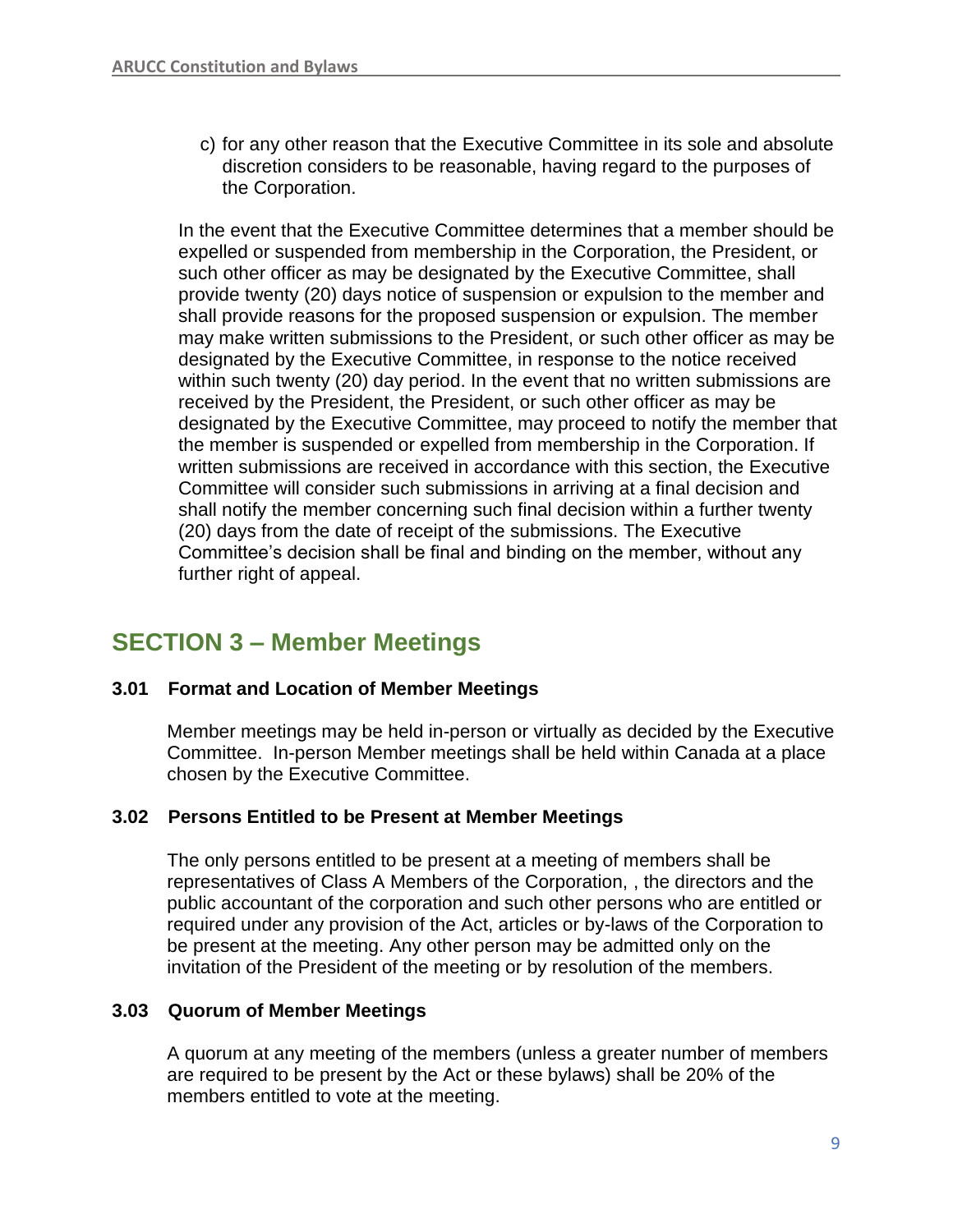## **3.04 Chair of Member Meetings**

In the event that the President and the Vice-President of the Executive Committee are absent, the members who are present and entitled to vote at the meeting shall choose one of their number to chair the meeting.

#### **3.05 Annual Meeting of Members**

The annual meeting of the members shall be held within 180 days after the end of the Corporation's financial year. The annual meeting shall be held within Canada at a place chosen by the board.

At every annual meeting, in addition to any other business that may be transacted, the report of the directors, the financial statements and the report of the public accountant shall be presented, and the public accountant appointed for the ensuing year.

#### **3.06 Special Meetings**

Special meetings may be held upon the call of the Executive Committee at such times and places as it may designate.

The Executive Committee shall call a special meeting of members in accordance with Section 167 of the Act, on written requisition of members carrying not less than 5% of the voting rights. If the directors do not call a meeting within twentyone (21) days of receiving the requisition, any member who signed the requisition may call the meeting.

## **3.07 Notice of a Member Meeting**

Notice of the time and place of a member meeting shall be given to each member entitled to vote at the meeting by the following means:

- a) by mail, courier or personal delivery to each member entitled to vote at the meeting, at least sixty (60) days before the day on which the meeting is to be held; or
- b) by telephonic, electronic or other communication facility to each member entitled to vote at the meeting, at least sixty (60) days before the day on which the meeting is to be held.

Pursuant to subsection 197(1) (Fundamental Change) of the Act, a Special Resolution of the members is required to make any amendment to the by-laws of the Corporation to change the manner of giving notice to members entitled to vote at a member meeting.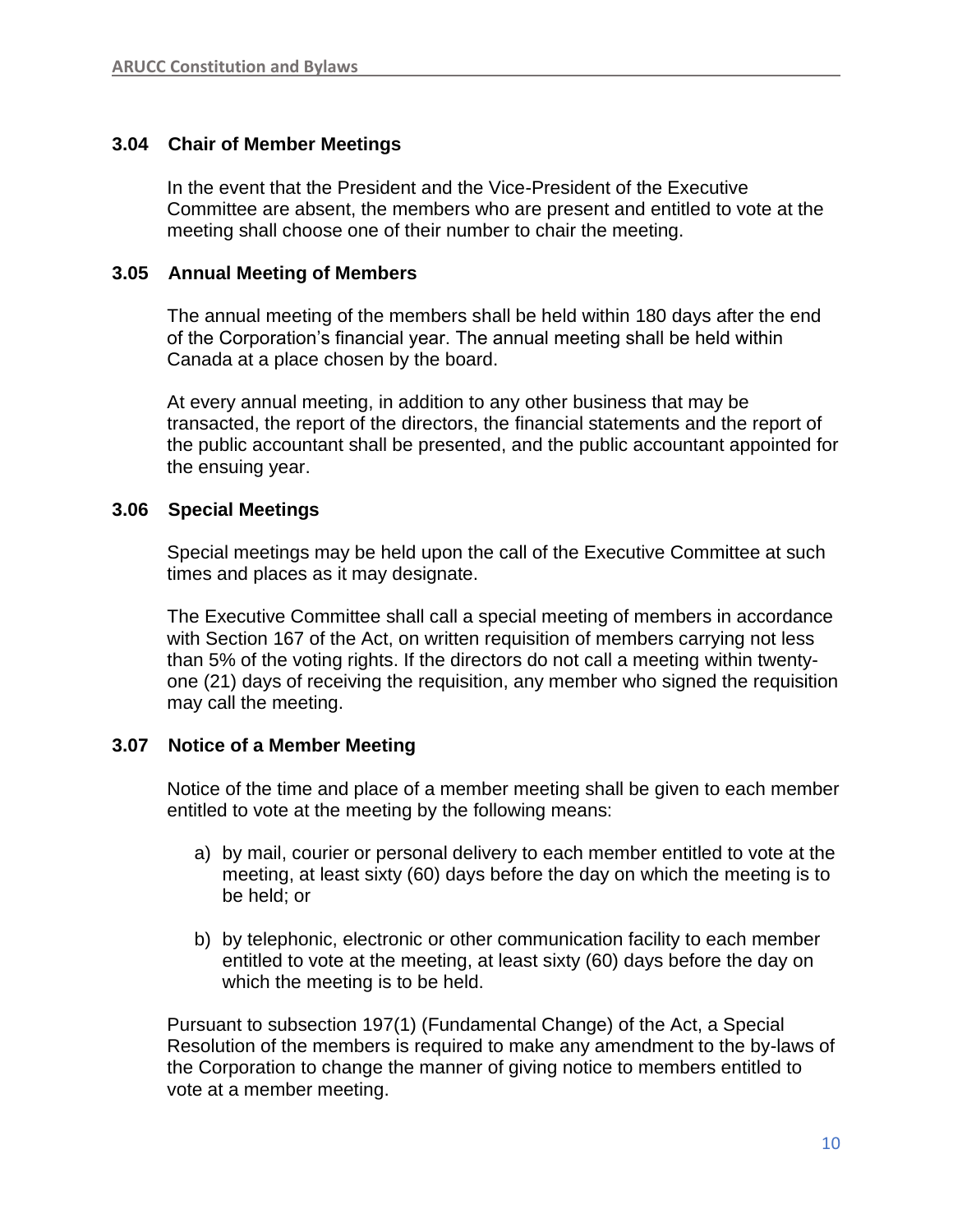## **3.08 Absentee Voting by Proxy**

Pursuant to subsection 171(1) (Absentee Voting) of the Act, a member entitled to vote at a meeting of members may vote by proxy by appointing in writing a proxy holder, who must be a person employed by the same member institution as the member representative or the member representative of another member institution of the Corporation, to attend and act at the meeting in the manner and to the extent authorized by the proxy, subject to the following conditions:

- a) the proxy shall be in writing on the form provided by the Corporation;
- b) members eligible to vote shall be provided with the proxy form 30 days before the meeting of members; and
- c) a proxy must be signed by the member representative of the member institution and shall be valid only for the meeting for which it was specifically given or for any adjournment thereof.

Pursuant to subsection 197(1) (Fundamental Changes) of the Act, a special resolution of the members is required to make any amendment to the by-laws of the Corporation to change this method of voting by members not in attendance at a meeting of members.

## **3.09 Voting**

At any member meeting every question shall, unless otherwise provided by the articles or by-laws or by the Act, be determined by a majority of the votes cast on the questions. In case of an equality of votes either on a show of hands or on a ballot or on the results of electronic voting, the motion is defeated.

## **SECTION 4 – Executive Committee**

## **4.01 Composition of the Executive Committee**

The Executive Committee shall consist of the following members:

- a) Four (4) Officers of the Corporation, including the President, Past President, Vice-President and Secretary/Treasurer.
- b) Five (5) Regional Representatives one from each of the following regions: Atlantic Provinces, Québec, the Western Provinces, and two from Ontario.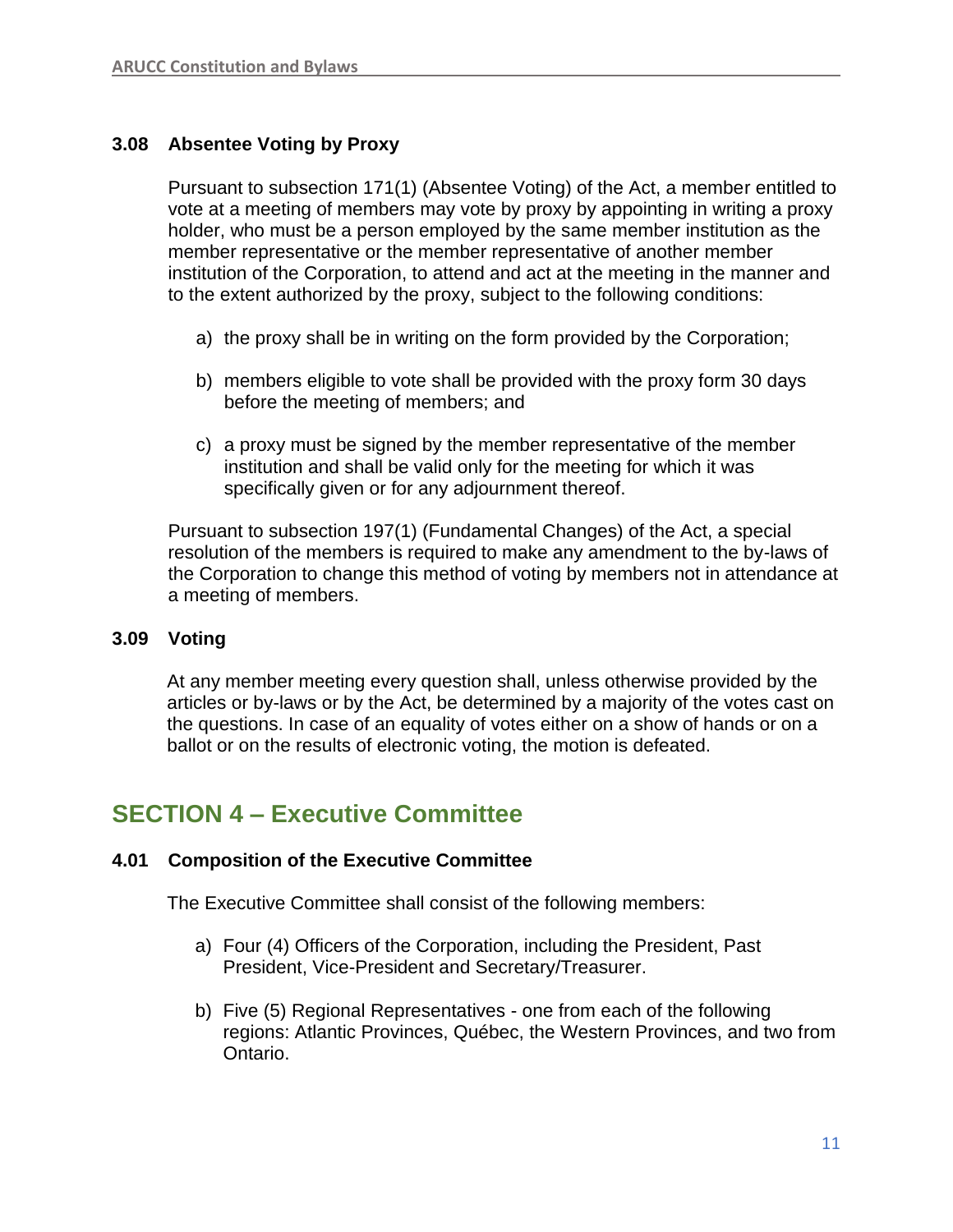- c) No region shall have more than three representatives on the Executive Committee in any given term.
- d) The Executive from time to time may invite individual members of ARUCC to assist the Executive with particular matters or projects. Such individuals will not be voting members of the Executive Committee.

## **4.02 Term of Office**

Directors shall be elected to hold office for a term expiring not later than the close of the second annual meeting of members following their election.

Directors may be nominated for further terms of office.

## **4.03 Functions of the Executive Committee**

The following shall be the functions of the Executive Committee and the members thereof:

- a) to act on behalf of the Association
- b) to determine the time and place of the Association's General Meeting in accordance with Section 3 of these By-Laws.
- c) to report to members at Member Meetings
- d) to establish study committees, task forces, and/or commissions to prepare reports, working papers and recommendations for consideration by the Corporation.
- e) to report decisions of the Association to the appropriate government ministries, educational bodies and other agencies.

#### **4.04 Vacancies**

Pursuant to section 132 of the Act, the Executive Committee shall have the authority, between member meetings to fill any position which may become vacant.

## **4.05 Meetings and Notice**

The Executive Committee shall convene a minimum of six (6) times each year, including at least twice in person. Normally one of these meetings should coincide with the annual general meeting of members and the National conference.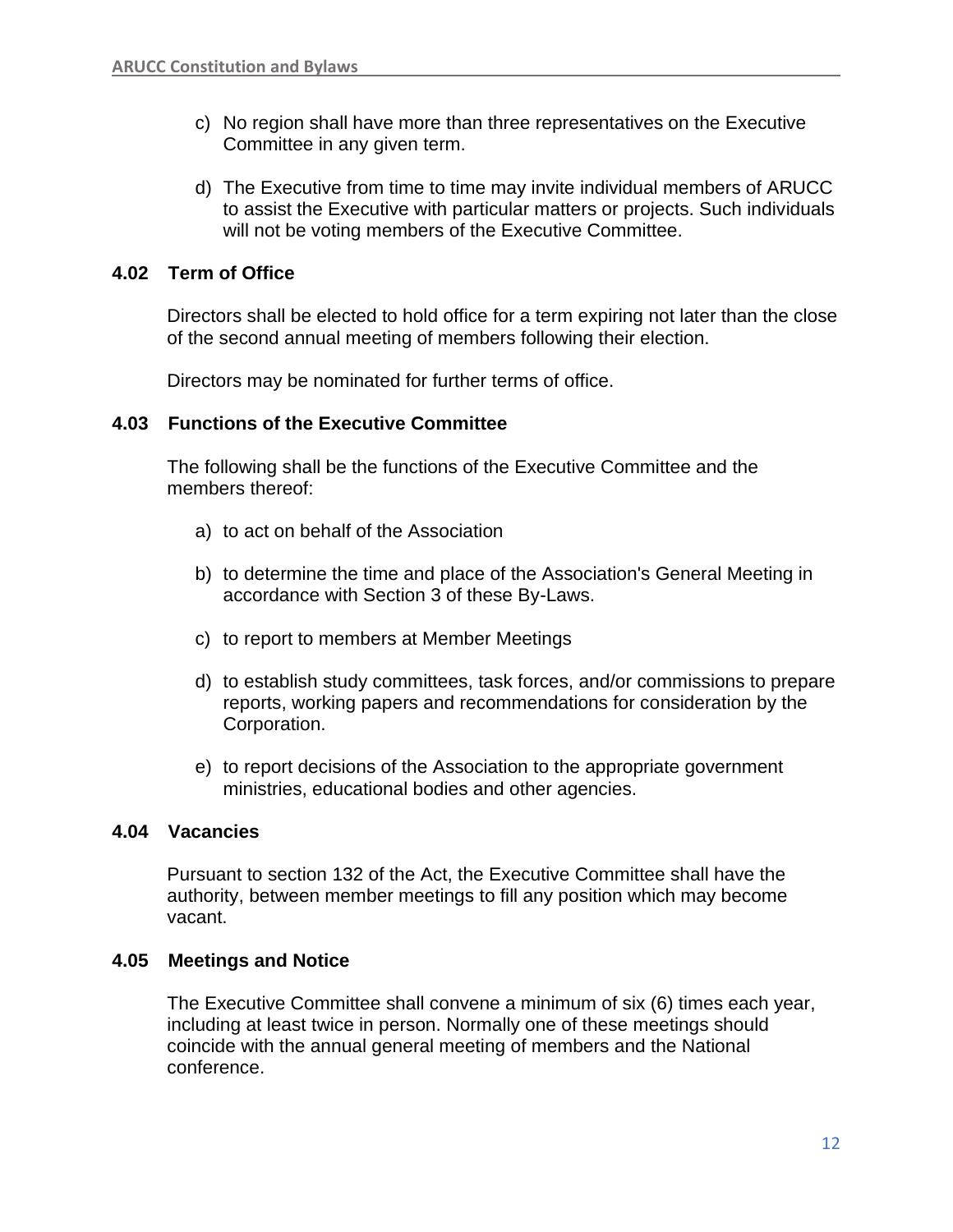Meetings of the Executive Committee may be called by the President, the Vice-President or any two (2) directors at any time. If the Corporation has only one director, that director may call and constitute a meeting.

Notice of the time and place for the holding of a meeting of the Executive Committee shall be given in the manner provided in the *Method of Giving Any Notice* part of this by-law to every director of the Corporation not less than two (2) weeks before the time when the meeting is to be held. Notice of a meeting shall not be necessary if all of the directors are present, and none object to the holding of the meeting, or if those absent have waived notice of or have otherwise signified their consent to the holding of such meeting. Notice of an adjourned meeting is not required if the time and place of the adjourned meeting is announced at the original meeting. Unless the by-law otherwise provides, no notice of meeting need specify the purpose or the business to be transacted at the meeting except that a notice of meeting of directors shall specify any matter referred to in subsection 138(2) (Limits on Authority) of the Act that is to be dealt with at the meeting.

## **4.06 Votes to Govern**

At all meetings of the Executive Committee, every question shall be decided by a majority of the votes cast on the question. In case of an equality of votes, the motion shall be defeated.

## **4.07 Quorum**

A quorum of the Executive Committee shall be a majority of its members.

## **4.08 Power of Directors**

- a) The Executive Committee may administer the affairs of the Corporation in all things and make or cause to be made for the Corporation, in its name, any kind of contract which the Corporation may lawfully enter into and, save as hereinafter provided, generally, may exercise all such other powers and do all such other acts and things as the Corporation is by its articles or otherwise authorized to exercise and do.
- b) The Executive Committee shall have power to authorize expenditures on behalf of the Corporation from time to time and may delegate by resolution to an officer or officers of the Corporation the right to employ and pay salaries to employees. The Executive Committee shall have the power to enter into a trust arrangement with a trust company for the purpose of creating a trust fund in which the capital and interest may be made available for the benefit of promoting the interest of the Corporation in accordance with such terms as the board may prescribe. The Executive Committee is hereby authorized, from time to time: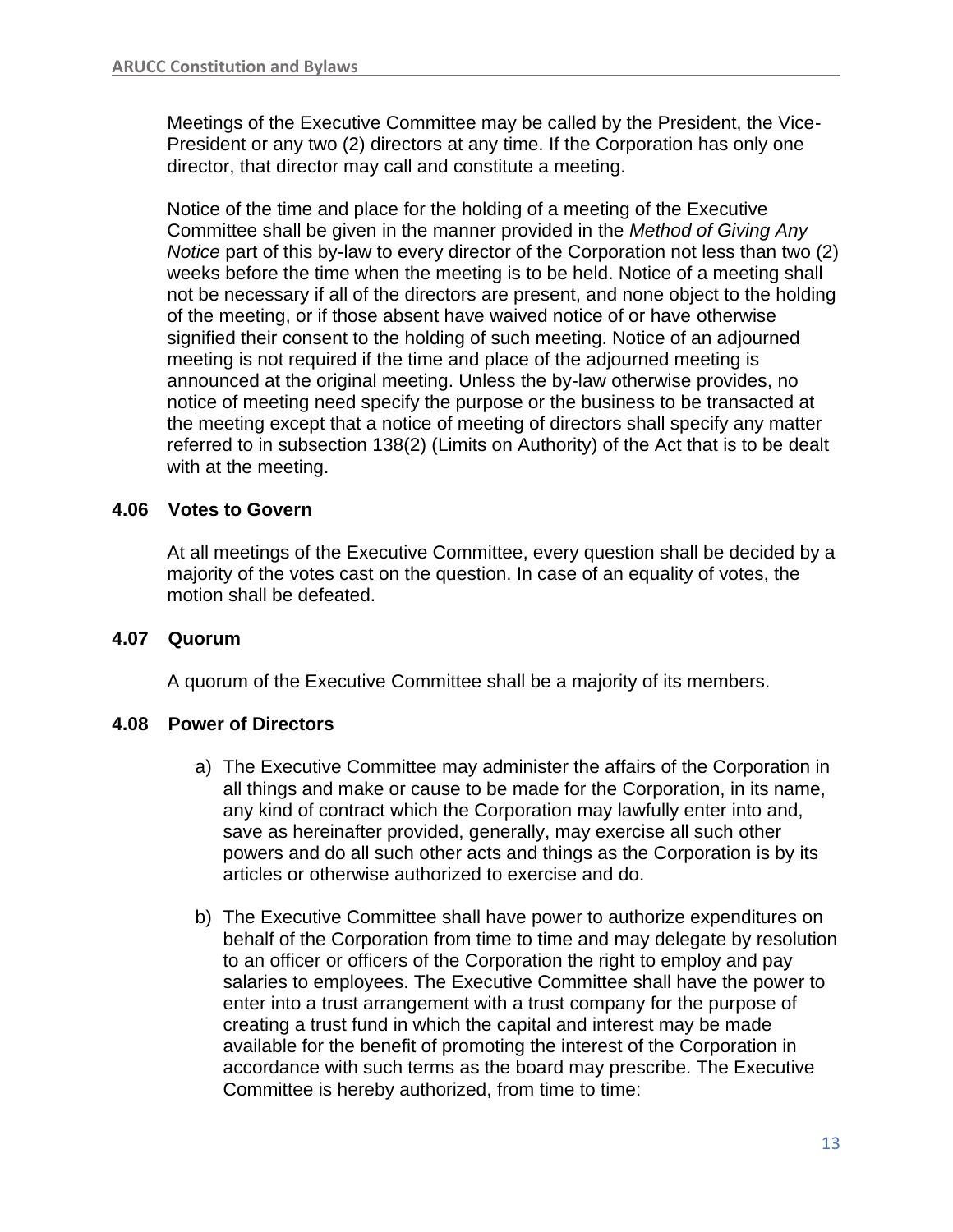- i. to borrow money upon the credit of the Corporation, from any bank, corporation, firm or person, upon such terms, covenants and conditions at such times, in such sums, to such an extent and in such manner as the board in its discretion may deem expedient;
- ii. to limit or increase the amount to be borrowed;
- iii. to issue or cause to be issued bonds, debentures or other securities of the Corporation and to pledge or sell the same for such sums, upon such terms, covenants and conditions and at such prices as may be deemed expedient by the Executive Committee;
- iv. to secure any such bond, debentures or other securities, or any other present or future borrowing or liability of the Corporation, by mortgage, hypothec, charge or pledge of all or any currently owned or subsequently acquired real and personal, movable and immovable, property of the Corporation, and the undertaking and rights of the Corporation.
- c) The Executive Committee shall take such steps as they may deem requisite to enable the Corporation to acquire, accept, solicit or receive legacies, gifts, grants, settlements, bequests, endowments and donations of any kind whatsoever for the purpose of furthering the purposes of the Corporation.
- d) The Executive Committee may appoint such agents and engage such employees as it shall deem necessary from time to time and such persons shall have such authority and shall perform such duties as shall be prescribed by the board at the time of such appointment.

## **4.09 Executive Committee Expenses**

Expenses for Executive Committee meetings, other than those which coincide with the National conference, shall, if necessary, be covered by the Corporation. Expenses of resource personnel, invited by the Executive Committee, may be paid by the Corporation upon approval of the Executive Committee.

Expenses for Executive Committee members attending regional conferences shall be covered by the Corporation except for Executive members from that region.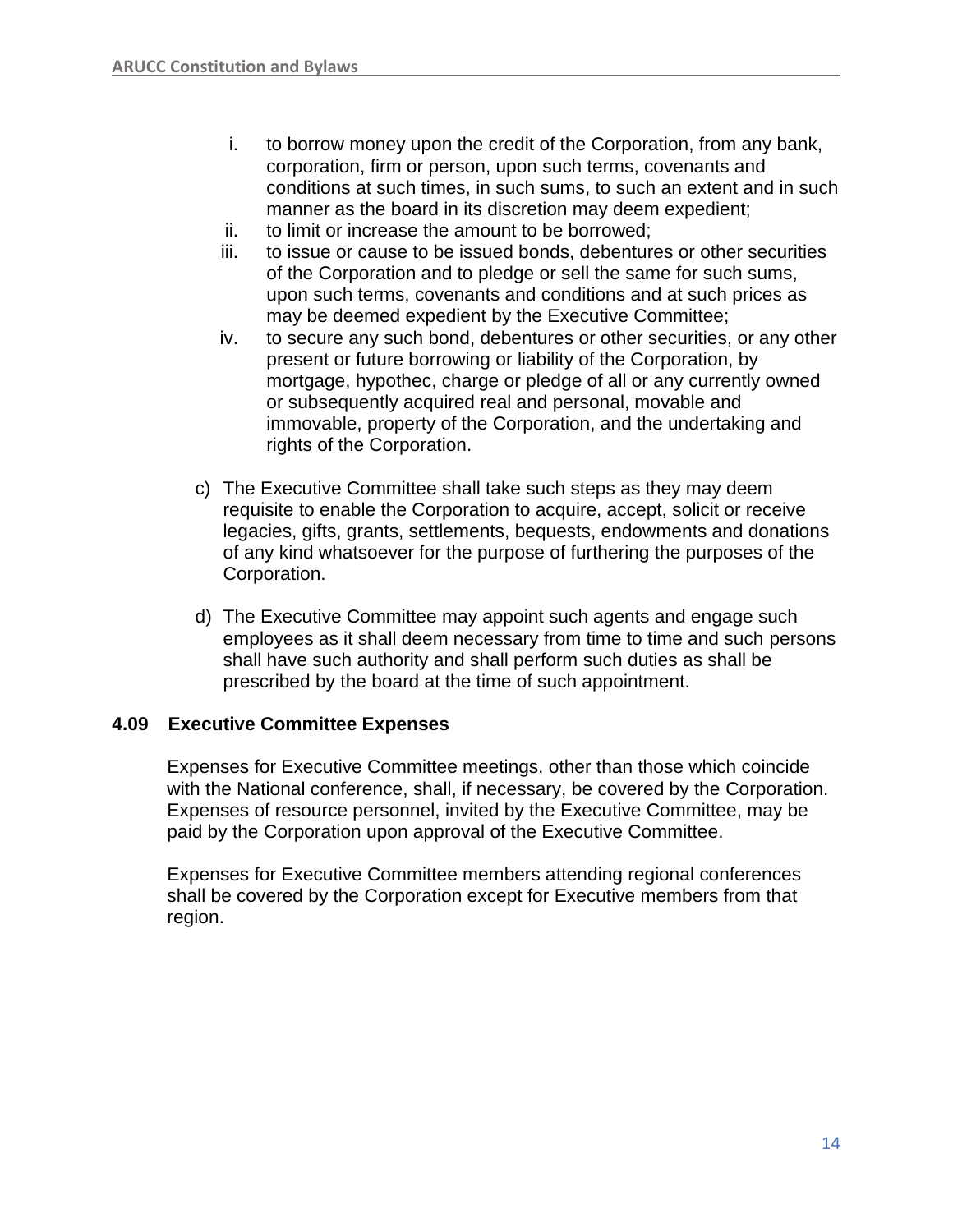# **SECTION 5 – Executive Committee Nominations & Elections**

## **5.01 Nomination and Election Process**

The President normally shall be the Vice-President from the previous term. The Vice-President is nominated on a rotating basis, ideally in the sequence Western Provinces, Ontario, Québec, Atlantic Provinces.

The immediate Past President normally shall be the Chair of the Nominating Committee. The Chair shall appoint four other members, one from each region.

A minimum of two months prior to the date of the Annual General Meeting, the Nominating Committee shall distribute to the appropriate Executive Committees for the Regional Registrars' Associations (WARUCC, OURA, CRALO, BCI, and AARAO) an invitation to submit nominations for the position of Vice-President and/or a Regional Representative, as well as nominees to the position of Secretary/Treasurer.

In the event of the nomination of more than one individual to the position of Secretary/Treasurer, the Nominating Committee will select one individual for the proposed slate of officers to be presented at the Annual General Meeting.

Nominations for any position may be accepted from the floor at the Annual General Meeting. In the event of the nomination of more than one individual for any of the positions an immediate vote shall be called, by institution, with only those Institutional Members in attendance at the General Meeting granted the right to vote. The Executive Committee Officers will be elected by a simple majority of those present and voting.

Balloting shall be supervised, and votes tabulated, by no less than two (2) Regular Members appointed by the Executive Committee.

Executive Committee members must be designated as a Regular Member by an Institutional Member of the Association.

## **SECTION 6 – Officers**

## **6.01 Officers**

The officers of the Corporation shall be the President, Vice President, Past President and Secretary/Treasurer.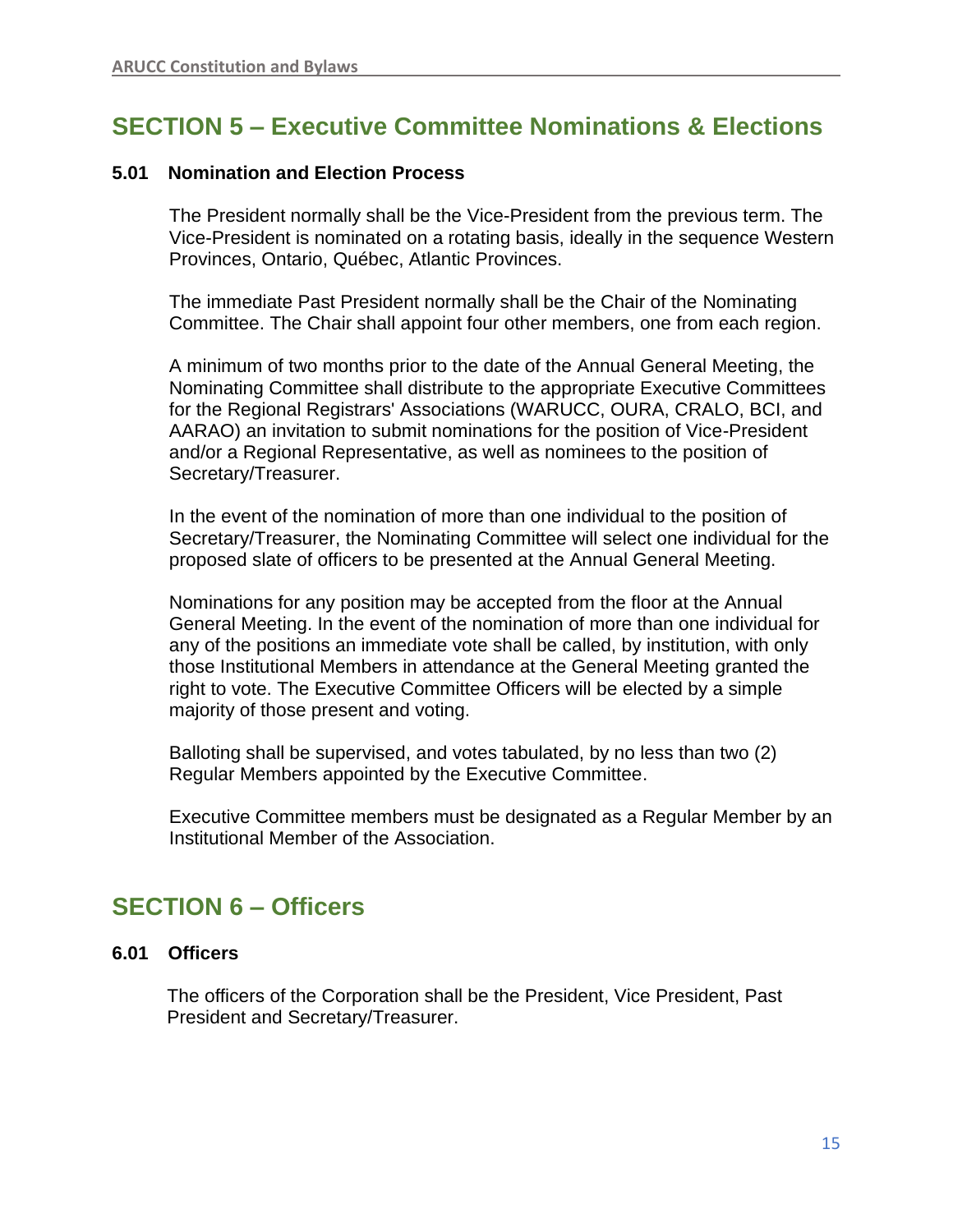## **6.02 Duties of Officers**

- a) The President shall preside as Chair of all meetings of the Corporation and the Executive Committee and is an ex-officio member of every committee or commission of the Corporation save and except the Executive. The President is normally considered the official spokesperson for the Corporation.
- b) The Vice-President normally shall become the President upon expiry of the President's term of office. The Vice-President shall assume the role of President should that Office become vacant and shall, in the absence of the President, preside and perform the duties of the President. The Vice-President shall also serve as chief communications officer, with responsibility for (amongst other media) the maintenance and promotion of the ARUCC website. The Vice-President shall carry out those duties and tasks as assigned by the President or Executive Committee.
- c) The Past President shall serve as Chair of the Nominating Committee in accordance with Section 5.01. The Past President shall direct the activities of developing and maintaining the Corporation's Corporate Membership, shall be responsible for soliciting the membership for Honorary Member nominations, and generally carry out those duties and tasks as assigned by the President or Executive Committee.
- d) The Secretary/Treasurer shall coordinate the recordkeeping of the minutes of the proceedings of meetings of the Corporation and the Executive Committee and shall ensure the circulation to each Institutional Member of the minutes of Member Meetings and to each Executive Committee Member the minutes of Executive Committee meetings. The Secretary/Treasurer shall coordinate the maintenance and updating of the Corporation's membership lists and shall cause them to be circulated when appropriate. The Secretary/Treasurer shall ensure that all relevant constitutional and by-law deadlines are brought to the attention of the President and the Executive Committee in a timely fashion.
- e) The Secretary/Treasurer shall have custody over all monies belonging to, or managed by, the Corporation and shall have all such monies deposited in a recognized financial institution as designated by the Executive Committee. The Secretary/Treasurer shall cause to be kept accurate and auditable financial records and shall present a financial statement to the membership at the Annual General Meeting.
- f) In general, Regional Representatives, as members of the Executive Committee, are expected to attend meetings of the Executive Committee, to facilitate communication between ARUCC and their respective regions, to assist in the development of the Corporation and to represent the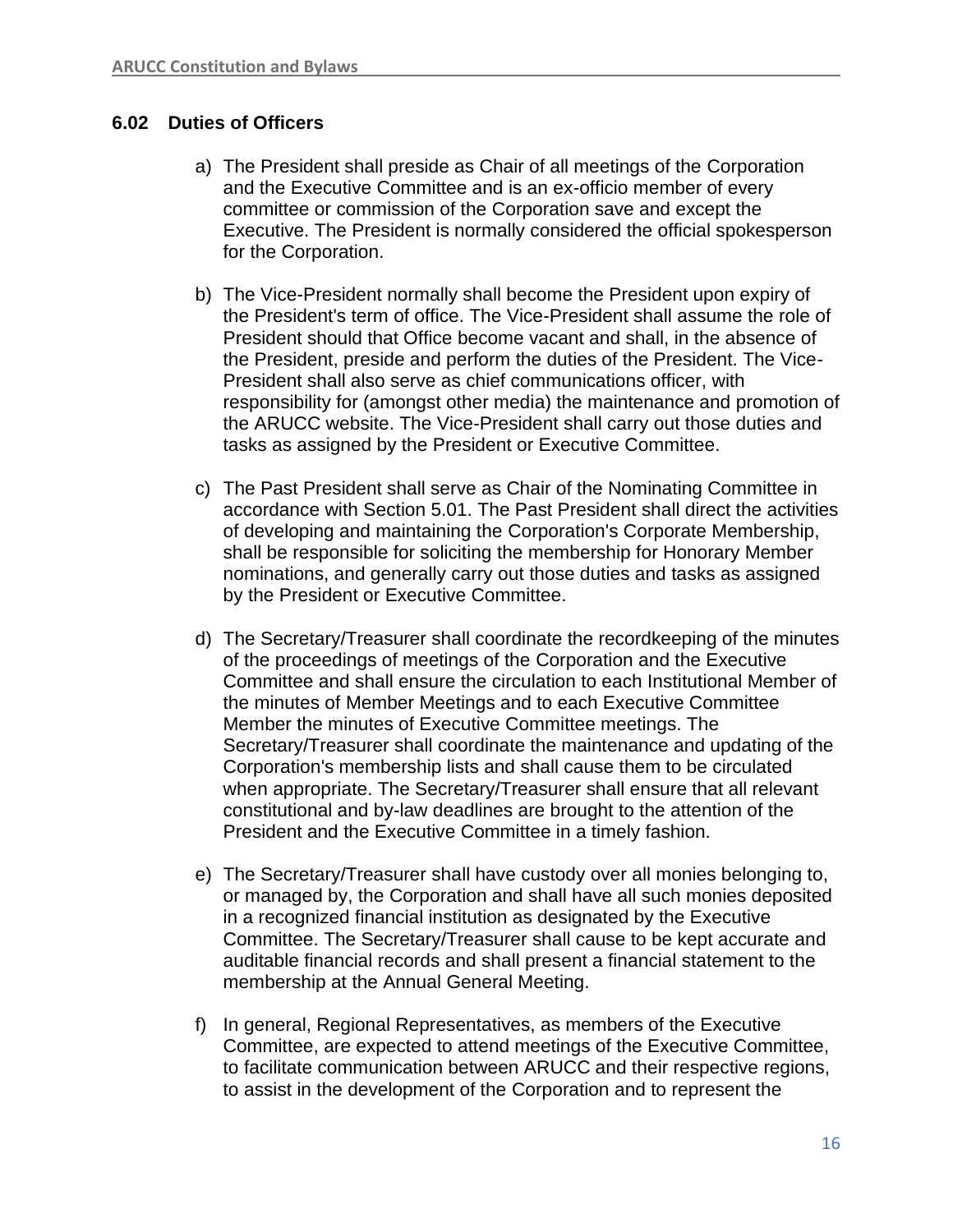interests of their constituencies. The Regional Representatives shall act as resource persons for the Corporation's Executive Committee, shall contribute to the Corporation's newsletter, and shall perform such other duties as may be assigned to them by the President.

#### **6.03 Terms of Office**

Officers shall be elected to hold office for a term expiring not later than the close of the second annual meeting of members following their election.

#### **6.04 Vacancies**

In the absence of a written agreement to the contrary, the Executive Committee may remove, whether for cause or without cause, any officer of the Corporation. Unless so removed, an officer shall hold office until the earlier of:

- a) the officer's successor being appointed,
- b) the officer's resignation, or
- c) such officer's death.

If the office of any officer of the Corporation shall be or become vacant, the directors may, by resolution, appoint a person to fill such vacancy.

## **SECTION 7 – Indemnities to Directors and Others**

#### **7.01 Indemnities to Directors and Others**

Every director or officer of the Corporation or other person who has undertaken or is about to undertake any liability on behalf of the Corporation or any company controlled by it and their heirs, executors and administrators, and estate and effects, respectively, shall from time to time and at all times, be indemnified and saved harmless out of the funds of the Corporation, from and against;

- a) all costs, charges and expenses which such director, officer or other person sustains or incurs in or about any action, suit or proceedings which is brought, commenced or prosecuted against him, or in respect of any act, deed, matter of thing whatsoever, made, done or permitted by him, in or about the execution of the duties of his office or in respect of any such liability;
- b) all other costs, charges and expenses which he sustains or incurs in or about or in relation to the affairs thereof, except such costs, charges or expenses as are occasioned by his own willful neglect or default.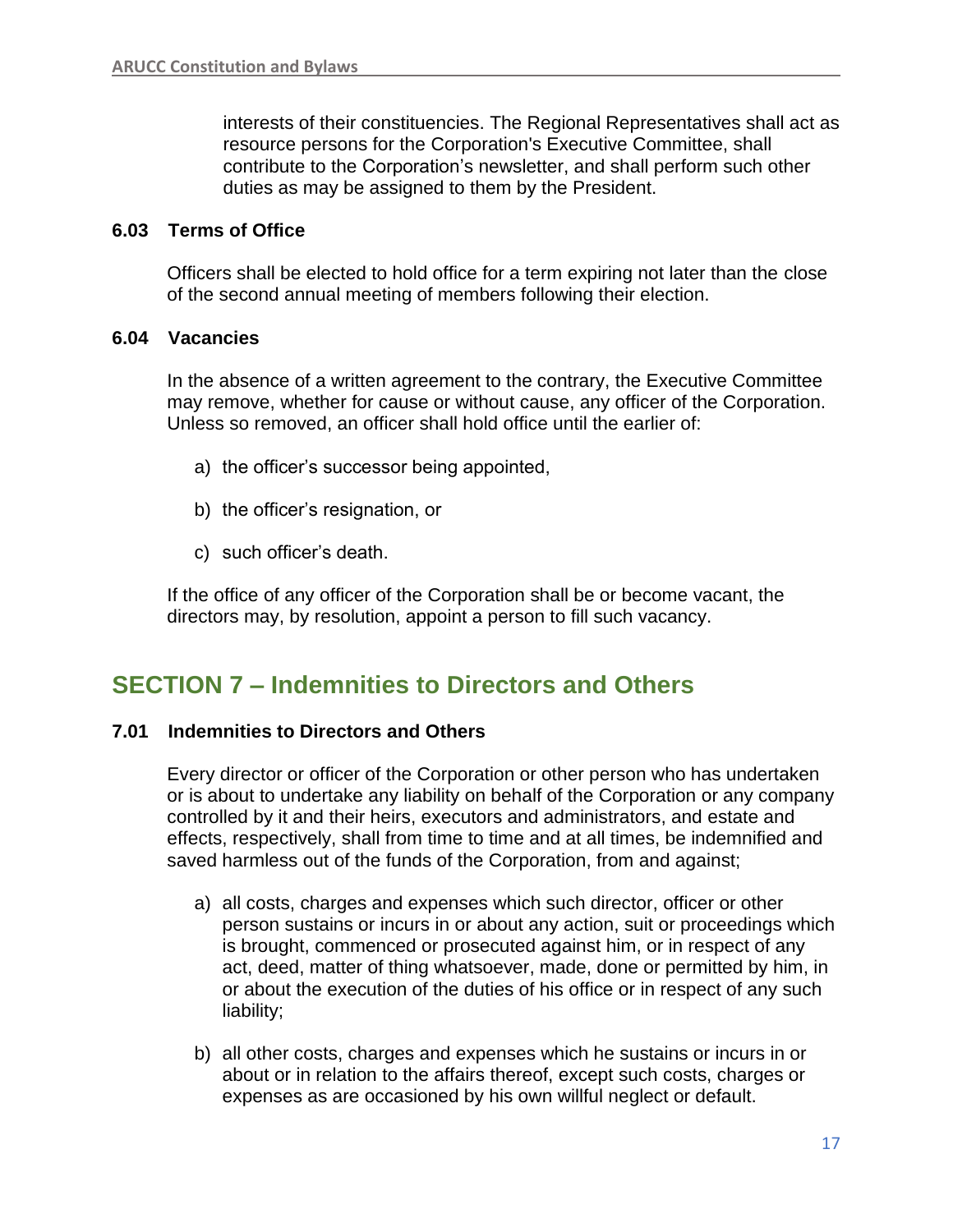# **SECTION 8 – Method of Giving Notices**

## **8.01 Method of Giving Notices**

Any notice (which term includes any communication or document) to be given (which term includes sent, delivered or served), other than notice of a meeting of members or a meeting of the Executive Committee, pursuant to the Act, the articles, the by-laws or otherwise to a member, director, officer or member of a committee of the Executive Committee or to the public accountant shall be sufficiently given:

- a) if delivered personally to the person to whom it is to be given or if delivered to such person's address as shown in the records of the Corporation or in the case of notice to a director to the latest address as shown in the last notice that was sent by the Corporation in accordance with section 128 (Notice of directors) or 134 (Notice of change of directors); or
- b) if mailed to such person at such person's recorded address by prepaid ordinary or air mail; or
- c) if sent to such person by telephonic, electronic or other communication facility at such person's recorded address for that purpose; or
- d) if provided in the form of an electronic document in accordance with Part 17 of the Act.

A notice so delivered shall be deemed to have been given when it is delivered personally or to the recorded address as aforesaid; a notice so mailed shall be deemed to have been given when deposited in a post office or public letter box; and a notice so sent by any means of transmitted or recorded communication shall be deemed to have been given when dispatched or delivered to the appropriate communication company or agency or its representative for dispatch. The secretary may change or cause to be changed the recorded address of any member, director, officer, public accountant or member of a committee of the board in accordance with any information believed by the secretary to be reliable. The declaration by the secretary that notice has been given pursuant to this bylaw shall be sufficient and conclusive evidence of the giving of such notice. The signature of any director or officer of the Corporation to any notice or other document to be given by the Corporation may be written, stamped, type-written or printed or partly written, stamped, type-written or printed.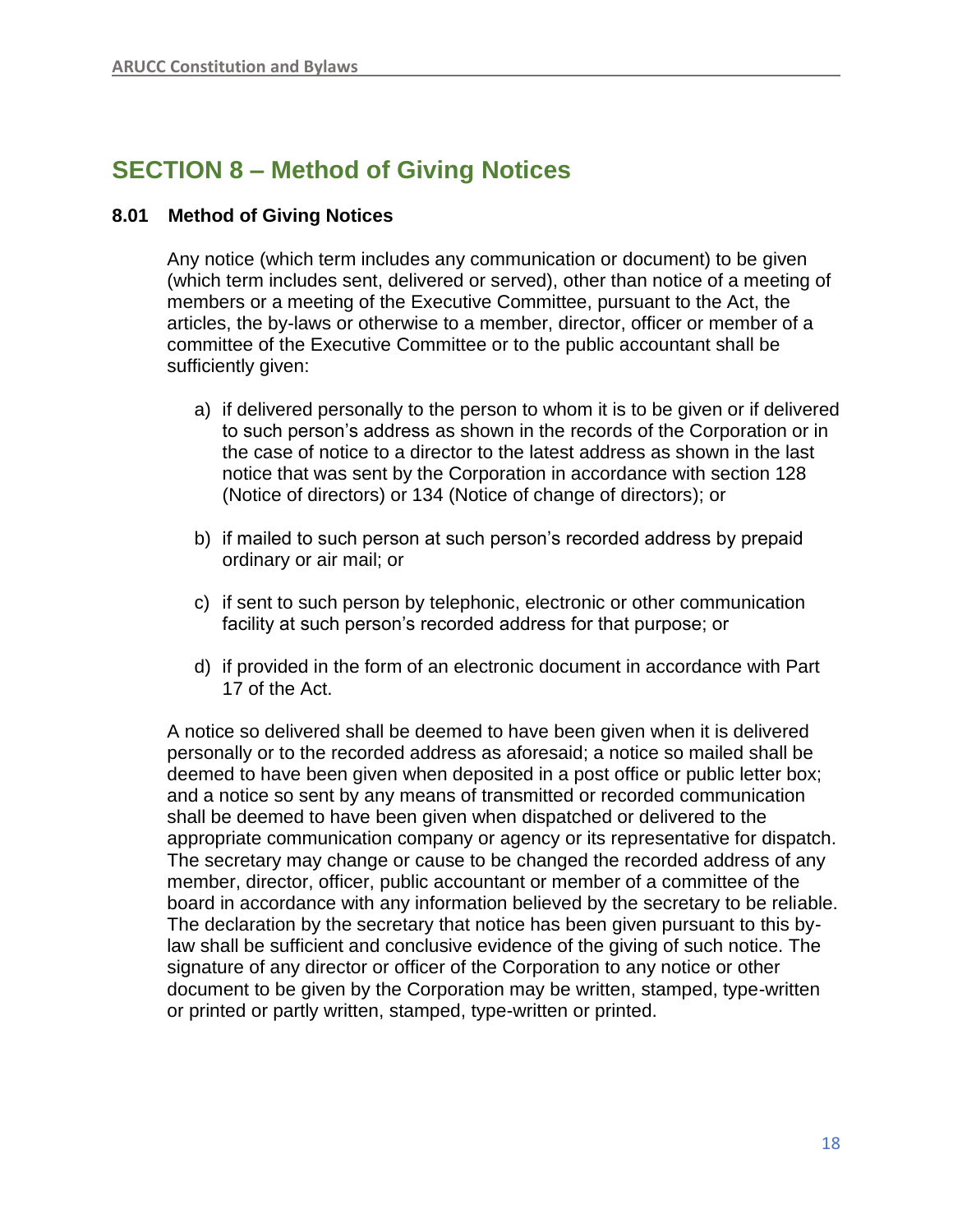# **SECTION 9 – Invalidity of any Provisions of these Bylaws**

## **9.01 Invalidity of any Provisions of these Bylaws**

The invalidity or unenforceability of any provision of this by-law shall not affect the validity or enforceability of the remaining provisions of this by-law.

## **SECTION 10 – Omissions and Errors**

## **10.01 Omissions and Errors**

The accidental omission to give any notice to any member, director, officer, member of a committee of the Executive Committee or public accountant, or the non-receipt of any notice by any such person where the Corporation has provided notice in accordance with the by-laws or any error in any notice not affecting its substance shall not invalidate any action taken at any meeting to which the notice pertained or otherwise founded on such notice.

# **SECTION 11 – Amendments to Bylaws**

## **11.01 By-Law Amendments**

These by-laws may be amended by an ordinary resolution, whereby a majority vote of Class A Members is required, at any Member Meeting or by electronic ballot, provided notice of the proposed amendment has been forwarded by the Directors (Executive Committee) to each designated voting member representative at least 60 calendar days before the Member Meeting at which the vote will take place, or due date for electronic ballots.

An amendment proposed less than 60 calendar days before the Member Meeting at which the vote will take place, or before the due date of electronic ballots, may be adopted by a four-fifths majority vote of Class A Members present and voting.

This section does not apply to a By-law that requires a Special Resolution of the members according to subsection 197(1) (fundamental change) of the Act because such By-law amendments or repeals are only effective when confirmed by members.